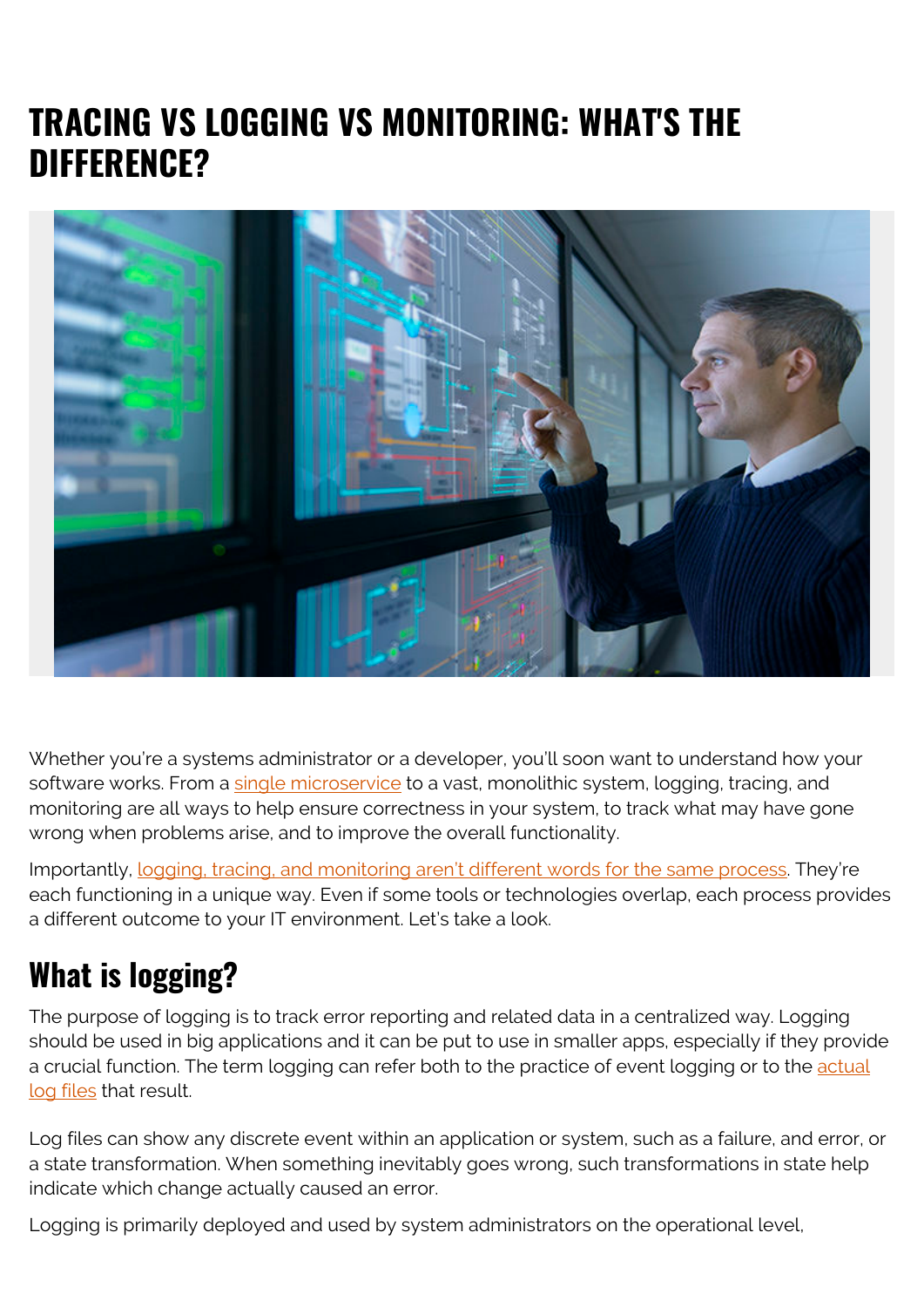intentionally providing a high-level view. The most successful log files are not noisy; they shouldn't contain extraneous or distracting information. Instead log files should log only what is absolutely necessary, such as actionable items.

Of these action-related items, you may have two types of data:

- Data for us humans that alerts or warns of a panic situation (enough to begin the investigation but not an overwhelming amount)
- Structured data for machines (Some debate whether this machine-level data is necessary, but security is a good case use.)

Consider that logging should tell a compelling story, but as succinctly as possible. When choosing what to log, consider:

- Who is using the logs (typically sysadmins)
- Whether logging helps only with preventative measures or with ongoing pursuits
- Are all system errors equal, or does a warning in a particular area serve as a warning for a critical failure elsewhere?

Other [characteristics of successful logs:](https://en.wikipedia.org/wiki/Tracing_(software))

- Output is often standards-based
- Logs are localized
- New events need not be agile

Logging too much data can be distracting and a poor use of resources. Indeed, transferring, storing and parsing logs is expensive, so minimizing what the log files contains can minimize cost and resources. Still, logging is king, especially when it comes to traditional monolithic architectures.

### **What is tracing?**

Where logging provides an overview to a discrete, event-triggered log, tracing encompasses a much wider, continuous view of an application. The goal of tracing is to following a program's flow and data progression. As such, there is a lot more information at play; tracing can be a lot noisier of an activity than logging – and that's intentional.

In many instances, tracing represents a single user's journey through an entire app stack. Its purpose isn't reactive, but instead focused on optimization. By tracing through a stack, developers can identify bottlenecks and focus on improving performance.

When a problem does occur, tracing allows you to see how you got there:

- Which function
- The function's duration.
- Parameters passed
- How deep into the function the user could get

A common tracing tool is the Profiling API in .NET.

In an ideal world, every function has tracing enabled. But, the amount of resulting data can be too much to sort, though cloud technology is certainly helping tracing become a realistic option for more time. Unlike logging, localization is not a concern, but new messages do need to be agile.